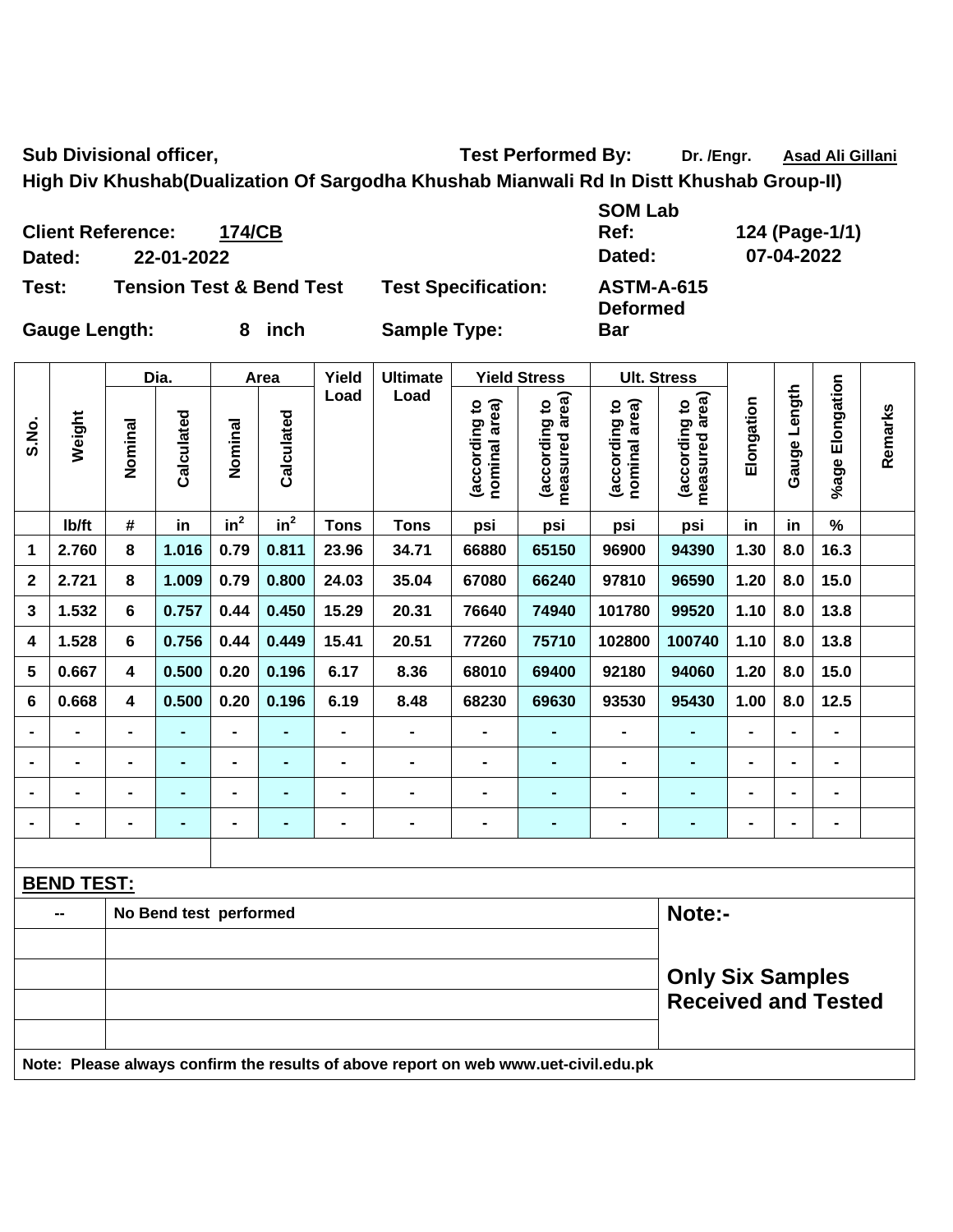Farooqs Building Solutions **Test Performed By:** Dr. /Engr.

**S. Asad Ali Gillani**

**Lahore.(House # 3.5 Marla Wazirabad)** 

| <b>Client Reference:</b><br>Dated: | <b>Nil</b><br>07-04-2022            |        |                            | <b>SOM Lab</b><br>Ref:<br>Dated:     | 125 (Page-1/1)<br>07-04-2022 |
|------------------------------------|-------------------------------------|--------|----------------------------|--------------------------------------|------------------------------|
| Test:                              | <b>Tension Test &amp; Bend Test</b> |        | <b>Test Specification:</b> | <b>ASTM-A-615</b><br><b>Deformed</b> |                              |
| <b>Gauge Length:</b>               |                                     | 8 inch | <b>Sample Type:</b>        | <b>Bar</b>                           |                              |

|                |                                                                                     |                                                                            | Dia.           |                              | Area            | Yield                        | <b>Ultimate</b> |                                | <b>Yield Stress</b>             |                                | <b>Ult. Stress</b>              |                |                |                 |         |
|----------------|-------------------------------------------------------------------------------------|----------------------------------------------------------------------------|----------------|------------------------------|-----------------|------------------------------|-----------------|--------------------------------|---------------------------------|--------------------------------|---------------------------------|----------------|----------------|-----------------|---------|
| S.No.          | Weight                                                                              | Nominal                                                                    | Calculated     | Nominal                      | Calculated      | Load                         | Load            | (according to<br>nominal area) | measured area)<br>(according to | nominal area)<br>(according to | measured area)<br>(according to | Elongation     | Gauge Length   | %age Elongation | Remarks |
|                | Ib/ft                                                                               | $\#$                                                                       | in             | in <sup>2</sup>              | in <sup>2</sup> | <b>Tons</b>                  | <b>Tons</b>     | psi                            | psi                             | psi                            | psi                             | in             | in             | $\%$            |         |
| 1              | 1.489                                                                               | 6                                                                          | 0.747          | 0.44                         | 0.438           | 15.31                        | 19.29           | 76750                          | 77100                           | 96670                          | 97110                           | 1.00           | 8.0            | 12.5            |         |
| $\mathbf 2$    | 0.642                                                                               | 4                                                                          | 0.491          | 0.20                         | 0.189           | 6.32                         | 8.79            | 69700                          | 73750                           | 96900                          | 102540                          | 1.00           | 8.0            | 12.5            |         |
|                | $\blacksquare$                                                                      |                                                                            |                | $\blacksquare$               |                 | $\blacksquare$               | $\blacksquare$  | $\blacksquare$                 |                                 |                                | $\blacksquare$                  | $\blacksquare$ |                | $\blacksquare$  |         |
|                | $\blacksquare$                                                                      | $\blacksquare$                                                             | $\blacksquare$ | $\qquad \qquad \blacksquare$ | $\blacksquare$  | $\blacksquare$               | $\blacksquare$  | $\blacksquare$                 | ۰                               | $\blacksquare$                 | $\blacksquare$                  | $\blacksquare$ | ۰              | $\blacksquare$  |         |
| $\blacksquare$ | $\blacksquare$                                                                      | $\blacksquare$                                                             | ٠              | $\blacksquare$               | $\blacksquare$  | $\blacksquare$               | $\blacksquare$  | $\blacksquare$                 | $\blacksquare$                  | $\blacksquare$                 | $\blacksquare$                  | $\blacksquare$ | $\overline{a}$ | $\blacksquare$  |         |
|                | $\blacksquare$                                                                      | $\blacksquare$                                                             | ۰              | $\qquad \qquad \blacksquare$ | -               | $\qquad \qquad \blacksquare$ | $\blacksquare$  | $\blacksquare$                 | $\blacksquare$                  | $\blacksquare$                 | $\blacksquare$                  | $\blacksquare$ |                | $\blacksquare$  |         |
|                | $\blacksquare$                                                                      | $\blacksquare$                                                             | ٠              | $\qquad \qquad \blacksquare$ | ۰               | $\qquad \qquad \blacksquare$ | $\blacksquare$  | $\blacksquare$                 | $\blacksquare$                  | $\blacksquare$                 | $\blacksquare$                  | $\blacksquare$ | ۰              | ۰               |         |
|                | $\blacksquare$                                                                      |                                                                            | $\blacksquare$ | $\blacksquare$               | ۰               | $\blacksquare$               | $\blacksquare$  | $\blacksquare$                 | $\blacksquare$                  | $\blacksquare$                 | ÷,                              |                |                | $\blacksquare$  |         |
|                |                                                                                     |                                                                            |                | $\blacksquare$               |                 |                              |                 |                                |                                 |                                | ۰                               |                |                |                 |         |
|                | $\blacksquare$                                                                      | $\blacksquare$                                                             | $\blacksquare$ | $\blacksquare$               | $\blacksquare$  | $\blacksquare$               | $\blacksquare$  | $\blacksquare$                 | $\blacksquare$                  | $\blacksquare$                 | $\blacksquare$                  | $\blacksquare$ |                | $\blacksquare$  |         |
|                |                                                                                     |                                                                            |                |                              |                 |                              |                 |                                |                                 |                                |                                 |                |                |                 |         |
|                | <b>BEND TEST:</b>                                                                   |                                                                            |                |                              |                 |                              |                 |                                |                                 |                                |                                 |                |                |                 |         |
|                | # 6                                                                                 | Sample bend through 180 degrees Satisfactorily without any crack<br>Note:- |                |                              |                 |                              |                 |                                |                                 |                                |                                 |                |                |                 |         |
|                | #4                                                                                  | Sample bend through 180 degrees Satisfactorily without any crack           |                |                              |                 |                              |                 |                                |                                 |                                |                                 |                |                |                 |         |
|                |                                                                                     | <b>Only Four Samples</b><br><b>Received and Tested</b>                     |                |                              |                 |                              |                 |                                |                                 |                                |                                 |                |                |                 |         |
|                | Note: Please always confirm the results of above report on web www.uet-civil.edu.pk |                                                                            |                |                              |                 |                              |                 |                                |                                 |                                |                                 |                |                |                 |         |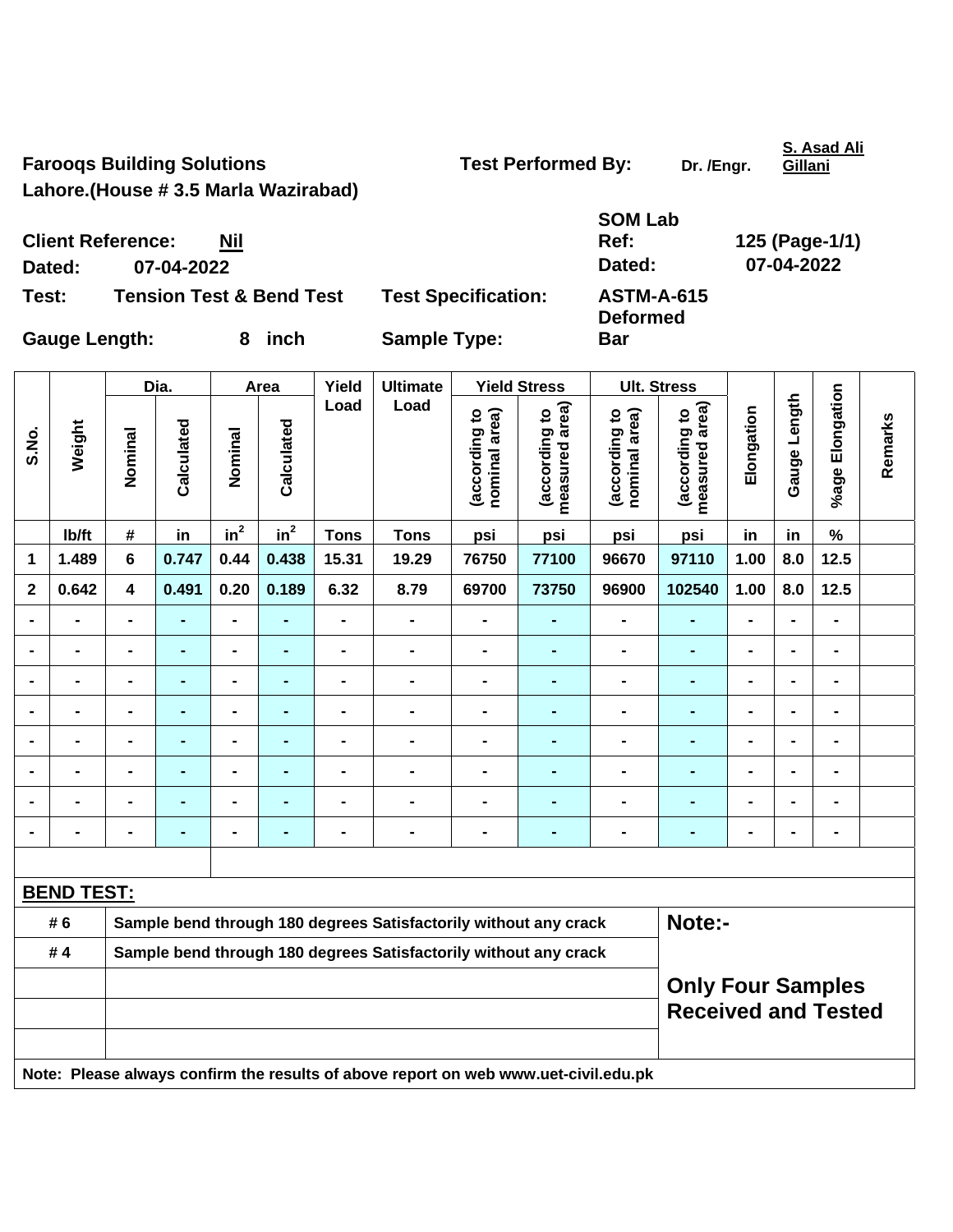**Muhammad Imran Khan**  Test Performed By: Dr. /Engr. Rehan Ashraf

**ME ECSP.(Reconstruction Of Pipal House A-Block Lahore)** 

| <b>Client Reference:</b>                     |            | 343/ECSP/PH/ME/15          |                     | Ref:                    | 126 (Page-1/ |
|----------------------------------------------|------------|----------------------------|---------------------|-------------------------|--------------|
| Dated:                                       | 04-04-2022 |                            |                     | Dated:                  | 07-04-2022   |
| <b>Tension Test &amp; Bend Test</b><br>Test: |            | <b>Test Specification:</b> | <b>ASTM-A-615</b>   |                         |              |
|                                              |            |                            |                     | <b>Deformed Bar (SJ</b> |              |
| <b>Gauge Length:</b>                         |            | inch                       | <b>Sample Type:</b> | Steel)                  |              |

**SOM Lab Ref: 126 (Page-1/1)**  rme

|                     | 07-04-2022 |  |
|---------------------|------------|--|
| \-615<br>ed Bar (SJ |            |  |
|                     |            |  |

| <b>Gauge Length:</b><br>8 inch | <b>Sample Type:</b> |
|--------------------------------|---------------------|
|--------------------------------|---------------------|

|                |                   |                         | Dia.           |                 | Area           | Yield          | <b>Ultimate</b>                                                                     |                                | <b>Yield Stress</b>                                                                          | <b>Ult. Stress</b>             |                                 |                |                |                 |         |
|----------------|-------------------|-------------------------|----------------|-----------------|----------------|----------------|-------------------------------------------------------------------------------------|--------------------------------|----------------------------------------------------------------------------------------------|--------------------------------|---------------------------------|----------------|----------------|-----------------|---------|
| S.No.          | Weight            | Nominal                 | Calculated     | Nominal         | Calculated     | Load           | Load                                                                                | nominal area)<br>(according to | measured area)<br>(according to                                                              | nominal area)<br>(according to | measured area)<br>(according to | Elongation     | Gauge Length   | %age Elongation | Remarks |
|                | lb/ft             | #                       | in             | in <sup>2</sup> | $in^2$         | <b>Tons</b>    | <b>Tons</b>                                                                         | psi                            | psi                                                                                          | psi                            | psi                             | in             | in             | %               |         |
| 1              | 2.526             | 8                       | 0.972          | 0.79            | 0.742          | 24.06          | 34.81                                                                               | 67160                          | 71510                                                                                        | 97190                          | 103470                          | 1.50           | 8.0            | 18.8            |         |
| $\mathbf{2}$   | 2.539             | 8                       | 0.975          | 0.79            | 0.746          | 24.03          | 34.96                                                                               | 67080                          | 71030                                                                                        | 97610                          | 103370                          | 1.50           | 8.0            | 18.8            |         |
| 3              | 1.513             | 6                       | 0.753          | 0.44            | 0.445          | 14.32          | 18.09                                                                               | 71790                          | 70980                                                                                        | 90690                          | 89680                           | 1.40           | 8.0            | 17.5            |         |
| 4              | 1.517             | 6                       | 0.754          | 0.44            | 0.446          | 14.37          | 18.20                                                                               | 72050                          | 71080                                                                                        | 91210                          | 89980                           | 1.50           | 8.0            | 18.8            |         |
| 5              | 0.672             | $\overline{\mathbf{4}}$ | 0.501          | 0.20            | 0.197          | 7.46           | 9.48                                                                                | 82290                          | 83540                                                                                        | 104540                         | 106130                          | 1.10           | 8.0            | 13.8            |         |
| 6              | 0.673             | 4                       | 0.502          | 0.20            | 0.198          | 7.44           | 9.58                                                                                | 82060                          | 82890                                                                                        | 105670                         | 106730                          | 1.20           | 8.0            | 15.0            |         |
|                | $\blacksquare$    | -                       | $\blacksquare$ | $\blacksquare$  | ۰              | $\blacksquare$ | $\blacksquare$                                                                      | $\blacksquare$                 | $\blacksquare$                                                                               | $\blacksquare$                 | ÷,                              | $\blacksquare$ | $\blacksquare$ | $\blacksquare$  |         |
| $\blacksquare$ | $\blacksquare$    | $\blacksquare$          | $\blacksquare$ | $\blacksquare$  | $\blacksquare$ | $\blacksquare$ | $\blacksquare$                                                                      | $\blacksquare$                 | $\blacksquare$                                                                               | $\blacksquare$                 | ÷,                              | $\blacksquare$ | $\blacksquare$ | $\blacksquare$  |         |
|                |                   | $\blacksquare$          | $\blacksquare$ | $\blacksquare$  | $\blacksquare$ |                | $\blacksquare$                                                                      | $\blacksquare$                 | $\blacksquare$                                                                               | $\blacksquare$                 | -                               | $\blacksquare$ |                | $\blacksquare$  |         |
|                | $\blacksquare$    | $\blacksquare$          | $\blacksquare$ | $\blacksquare$  | $\blacksquare$ | $\blacksquare$ | $\blacksquare$                                                                      | $\blacksquare$                 | $\blacksquare$                                                                               | $\blacksquare$                 | ٠                               | $\blacksquare$ |                | $\blacksquare$  |         |
|                |                   |                         |                |                 |                |                |                                                                                     |                                |                                                                                              |                                |                                 |                |                |                 |         |
|                | <b>BEND TEST:</b> |                         |                |                 |                |                |                                                                                     |                                |                                                                                              |                                |                                 |                |                |                 |         |
|                | # 8               |                         |                |                 |                |                | Sample bend through 180 degrees Satisfactorily without any crack                    |                                |                                                                                              |                                | Note:-                          |                |                |                 |         |
|                | #6                |                         |                |                 |                |                | Sample bend through 180 degrees Satisfactorily without any crack                    |                                |                                                                                              |                                |                                 |                |                |                 |         |
|                | #4                |                         |                |                 |                |                |                                                                                     |                                | Sample bend through 180 degrees Satisfactorily without any crack<br><b>Only Nine Samples</b> |                                |                                 |                |                |                 |         |
|                |                   |                         |                |                 |                |                |                                                                                     |                                |                                                                                              |                                | <b>Received and Tested</b>      |                |                |                 |         |
|                |                   |                         |                |                 |                |                |                                                                                     |                                |                                                                                              |                                |                                 |                |                |                 |         |
|                |                   |                         |                |                 |                |                | Note: Please always confirm the results of above report on web www.uet-civil.edu.pk |                                |                                                                                              |                                |                                 |                |                |                 |         |
|                |                   |                         |                |                 |                |                |                                                                                     |                                |                                                                                              |                                |                                 |                |                |                 |         |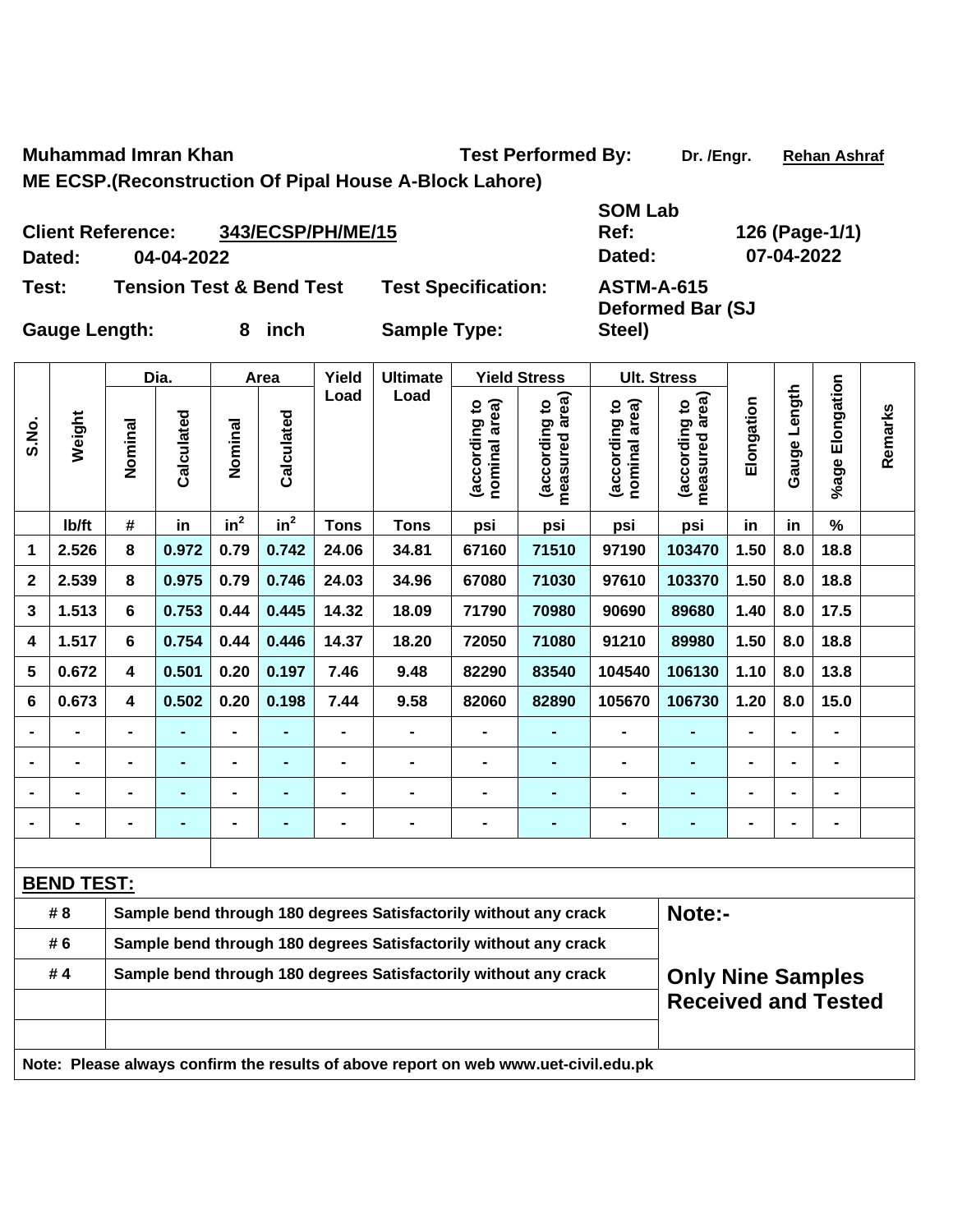|              | Dated:               | Dated:<br>07-04-2022                                                                                                      |                |                |                                      |                |                                                                  |                                |                                |                                | 07-04-2022                      |                |                |                 |         |
|--------------|----------------------|---------------------------------------------------------------------------------------------------------------------------|----------------|----------------|--------------------------------------|----------------|------------------------------------------------------------------|--------------------------------|--------------------------------|--------------------------------|---------------------------------|----------------|----------------|-----------------|---------|
| Test:        |                      | <b>Tension Test &amp; Bend Test</b><br><b>Test Specification:</b>                                                         |                |                | <b>ASTM-A-615</b><br><b>Deformed</b> |                |                                                                  |                                |                                |                                |                                 |                |                |                 |         |
|              | <b>Gauge Length:</b> |                                                                                                                           |                |                | 8 inch                               |                | <b>Sample Type:</b><br><b>Bar</b>                                |                                |                                |                                |                                 |                |                |                 |         |
|              |                      |                                                                                                                           | Dia.           |                | Area                                 | Yield          | <b>Ultimate</b>                                                  |                                | <b>Yield Stress</b>            | <b>Ult. Stress</b>             |                                 |                |                |                 |         |
| S.No.        | Weight               | Nominal                                                                                                                   | Calculated     | Nominal        | Calculated                           | Load           | Load                                                             | (according to<br>nominal area) | measured area<br>(according to | (according to<br>nominal area) | (according to<br>measured area) | Elongation     | Gauge Length   | %age Elongation | Remarks |
|              | lb/ft                | $\#$                                                                                                                      | in             | $in^2$         | $in^2$                               | <b>Tons</b>    | <b>Tons</b>                                                      | psi                            | psi                            | psi                            | psi                             | in             | in             | $\%$            |         |
| 1            | 2.755                | 8                                                                                                                         | 1.016          | 0.79           | 0.810                                | 31.96          | 40.13                                                            | 89220                          | 87010                          | 112040                         | 109270                          | 1.20           | 8.0            | 15.0            |         |
| $\mathbf{2}$ | 1.445                | $\bf 6$                                                                                                                   | 0.736          | 0.44           | 0.425                                | 14.34          | 19.06                                                            | 71890                          | 74430                          | 95550                          | 98920                           | 1.20           | 8.0            | 15.0            |         |
| $\mathbf{3}$ | 0.647                | 4                                                                                                                         | 0.492          | 0.20           | 0.190                                | 7.14           | 9.09                                                             | 78690                          | 82830                          | 100270                         | 105550                          | 1.00           | 8.0            | 12.5            |         |
|              |                      |                                                                                                                           |                |                | ٠                                    |                |                                                                  |                                |                                |                                |                                 |                |                |                 |         |
|              |                      |                                                                                                                           |                | ۰              | $\blacksquare$                       |                | -                                                                | $\blacksquare$                 |                                |                                |                                 | $\blacksquare$ |                |                 |         |
|              |                      | $\blacksquare$                                                                                                            |                | -              | ٠                                    | $\blacksquare$ | -                                                                | $\blacksquare$                 | $\blacksquare$                 |                                |                                 | $\blacksquare$ | $\blacksquare$ |                 |         |
|              |                      | $\blacksquare$                                                                                                            | $\blacksquare$ | $\blacksquare$ | $\blacksquare$                       |                | -                                                                | $\blacksquare$                 | -                              |                                |                                 | $\blacksquare$ | $\blacksquare$ | $\blacksquare$  |         |
|              |                      |                                                                                                                           |                | $\blacksquare$ |                                      |                |                                                                  |                                |                                |                                |                                 |                |                |                 |         |
|              |                      |                                                                                                                           |                |                |                                      |                |                                                                  |                                |                                |                                |                                 | $\blacksquare$ |                |                 |         |
|              |                      |                                                                                                                           |                | $\blacksquare$ | -                                    | $\blacksquare$ | -                                                                | $\blacksquare$                 |                                |                                |                                 | $\blacksquare$ | $\blacksquare$ | $\blacksquare$  |         |
|              |                      |                                                                                                                           |                |                |                                      |                |                                                                  |                                |                                |                                |                                 |                |                |                 |         |
|              | <b>BEND TEST:</b>    |                                                                                                                           |                |                |                                      |                |                                                                  |                                |                                |                                |                                 |                |                |                 |         |
|              | # 8                  |                                                                                                                           |                |                |                                      |                | Sample bend through 180 degrees Satisfactorily without any crack |                                |                                |                                | Note:-                          |                |                |                 |         |
|              | # 6                  | Sample bend through 180 degrees Satisfactorily without any crack                                                          |                |                |                                      |                |                                                                  |                                |                                |                                |                                 |                |                |                 |         |
|              | #4                   | Sample bend through 180 degrees Satisfactorily without any crack<br><b>Only Six Samples</b><br><b>Received and Tested</b> |                |                |                                      |                |                                                                  |                                |                                |                                |                                 |                |                |                 |         |
|              |                      |                                                                                                                           |                |                |                                      |                |                                                                  |                                |                                |                                |                                 |                |                |                 |         |
|              |                      | Note: Please always confirm the results of above report on web www.uet-civil.edu.pk                                       |                |                |                                      |                |                                                                  |                                |                                |                                |                                 |                |                |                 |         |

**Muddasir Ali Muddasir Ali Test Performed By:** Dr. /Engr.

**Lahore** 

**Client Reference: Nil**

**S. Asad Ali Gillani**

**Ref: 127 (Page-1/1)** 

**SOM Lab**